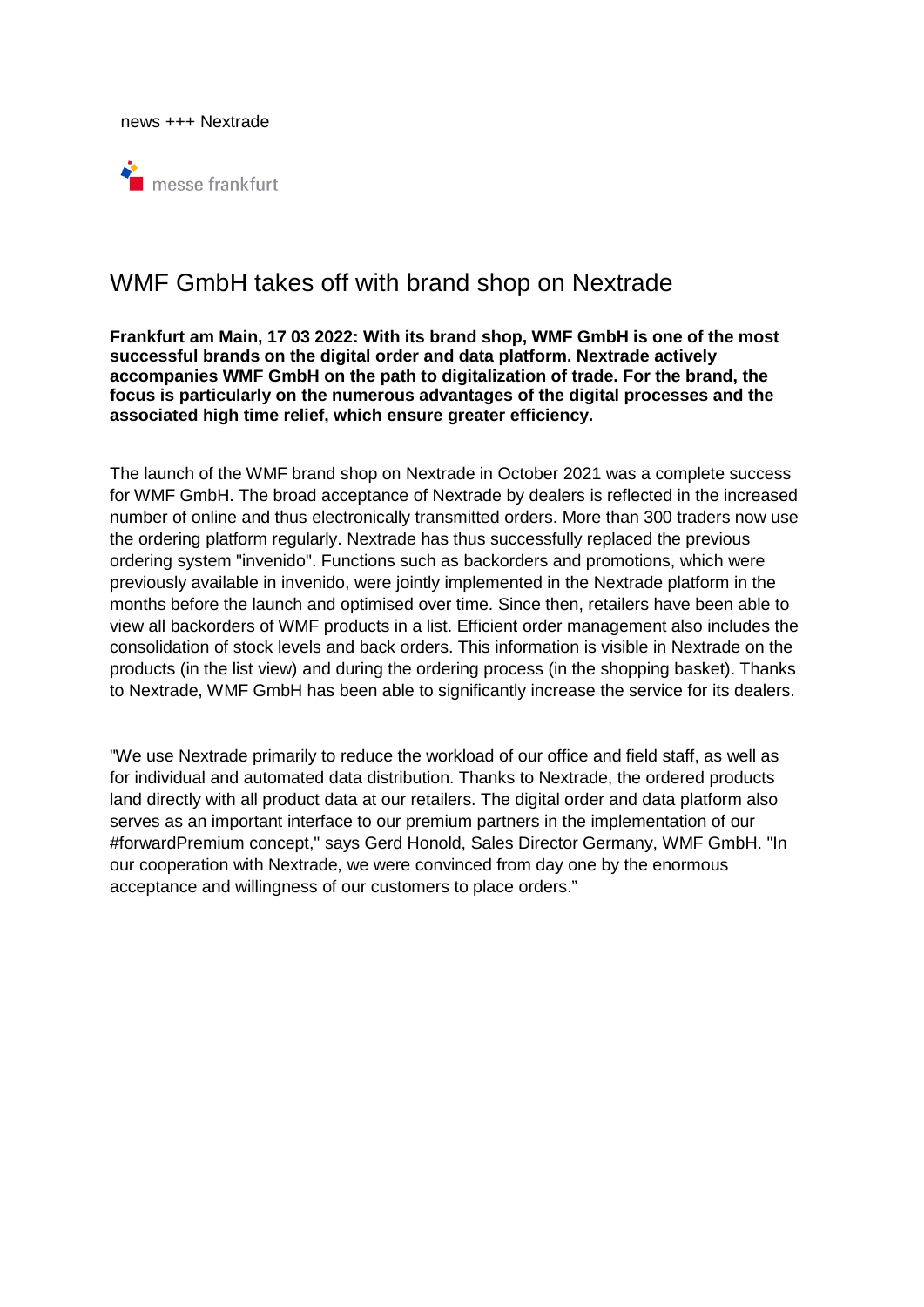

Easy and uncomplicated ordering via Nextrade around the clock.

Another advantage of using Nextrade for the brand is the simplification of article data management. Dealers can request article and image data as well as inventory data from WMF GmbH for automatic transfer. E-mail and file transfer protocols (FTP) are available as transfer methods in the Nextrade standard format. If traders require an individual format, Nextrade can provide individual support through the connection to nmedia with electronic data interchange (EDI) and standardised programming interface services (API). Nextrade is thus the extended service arm of WMF GmbH and thus ensures satisfaction for the dealers.

The digital ordering possibilities result in numerous advantages for the office and field staff, as the streamlined way of working provides more time relief and more space for the essentials. For example, customer relationships can be cultivated and traders can discover new products.

Nextrade is the order and data platform of the living and dining industry and has set itself the goal of establishing universally valid standards in the value chain between industry and trade. All industry participants can benefit from this, just as WMF GmbH is already doing.

Discover Nextrade at: www.nextrade.solutions

**Your contact:**  Erdmann Kilian Tel.: +49 69 75 75-5871 erdmann.kilian@messefrankfurt.com

Messe Frankfurt GmbH Ludwig-Erhard-Anlage 1 60327 Frankfurt am Main

www.messefrankfurt.com